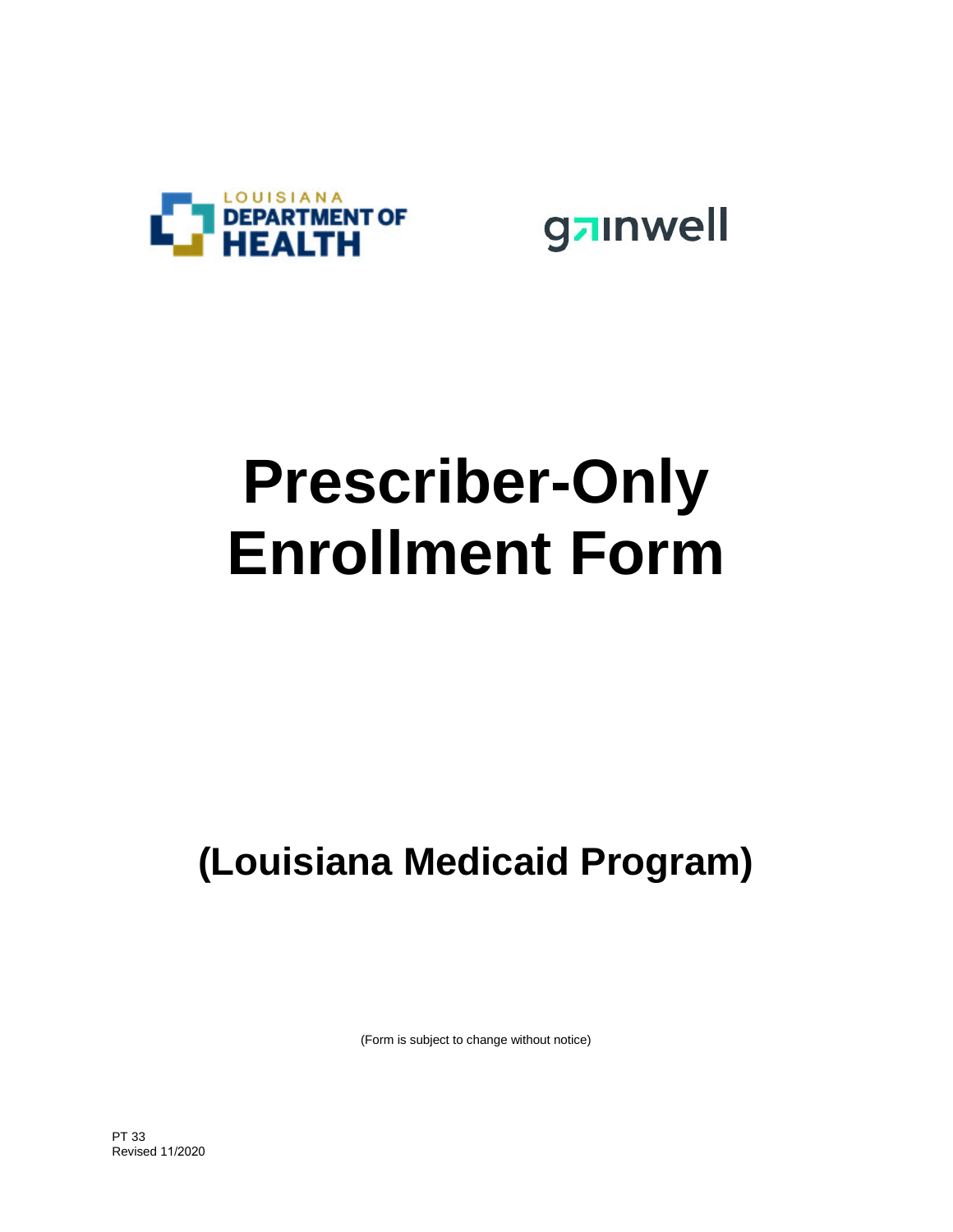### **GENERAL INFORMATION FOR PRESCRIBER-ONLY**

#### **Note:**

**The Basic Provider Enrollment Packet for Individuals is not required for assignment of a prescriber-only provider number.**

**The attached form is used to issue a provider number to Pharmacists who are authorized and certified (through their professional governing Board) to administer Immunizations, to Louisiana Medicaid recipients.**

**This prescriber-only provider number, issued from this form, does not allow the provider to be reimbursed for any medical services rendered to Louisiana Medicaid recipients.**

**INSTRUCTIONS:**

**Pharmacists are required to submit the following, active and up to date information, along with the attached Enrollment form:**

- **Pharmacist license**
- **Verification of successful completion of Pharmacy-Based Immunization Delivery training program**

**\*\*The attached form must be completed in its entirety.**

**\*\*A National Provider Identifier (NPI) is required to complete the registration process**

**The provider will be notified when the registration process is complete via a phone call from Gainwell Provider Enrollment.** 

**Completed forms may be faxed to the Gainwell Provider Enrollment Unit at 225-216-6392 or mailed to:**

#### **P. O. Box 80159 Baton Rouge, LA 70898-0159**

If you wish to send mail using a postal carrier other than the United States Postal Service, please call the Gainwell Provider Enrollment Unit to make arrangements to mail to a physical street address. 225-216-6370